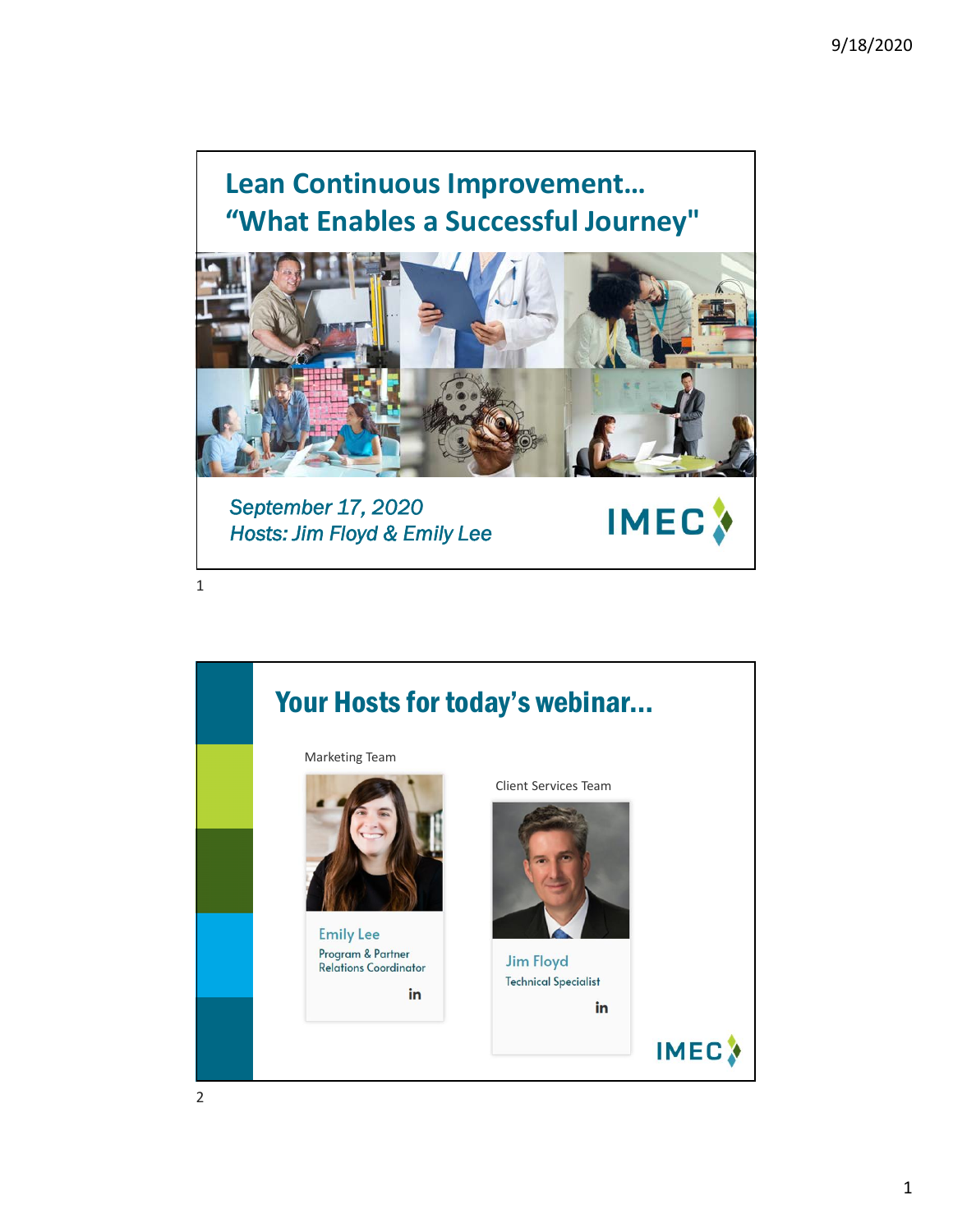

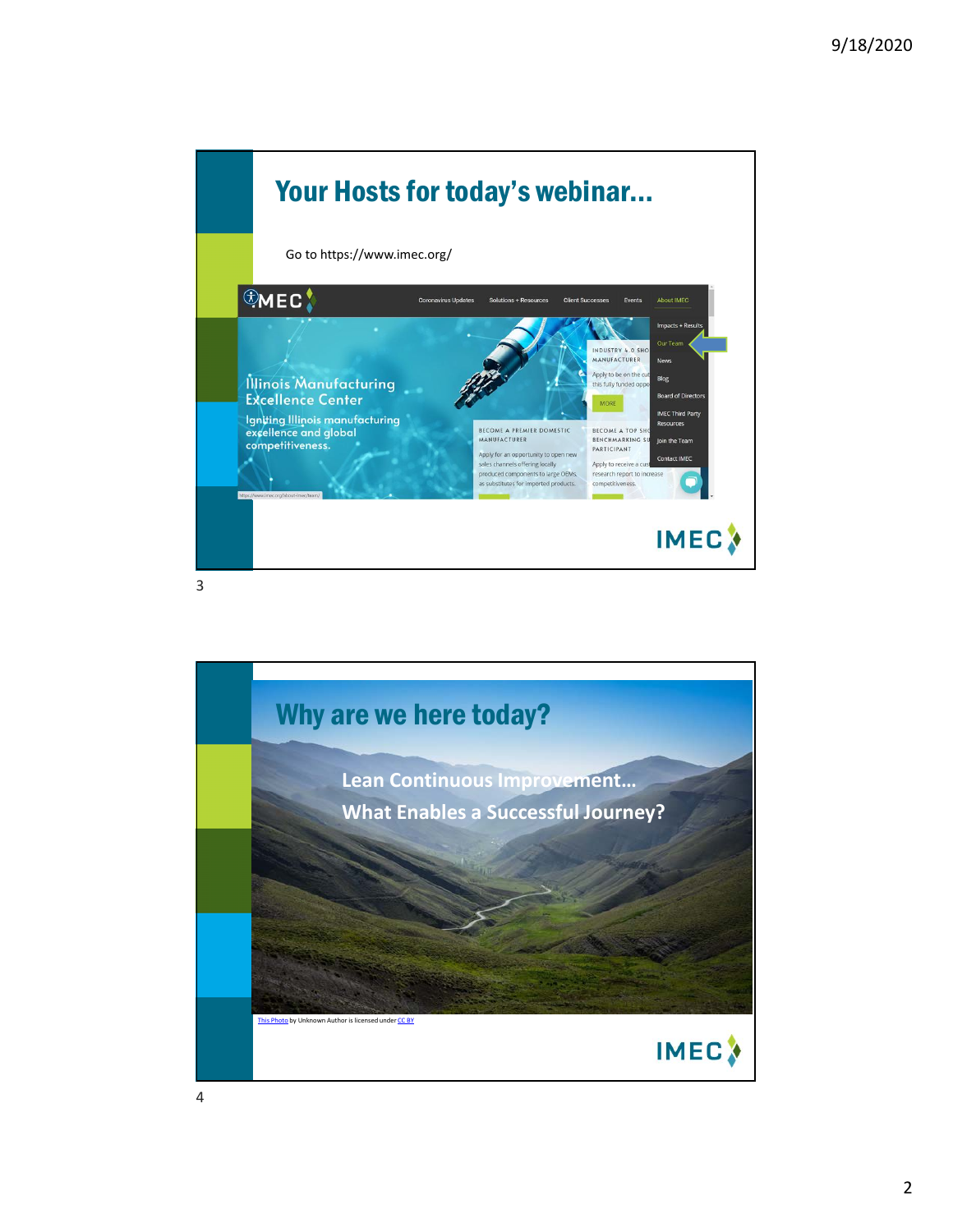

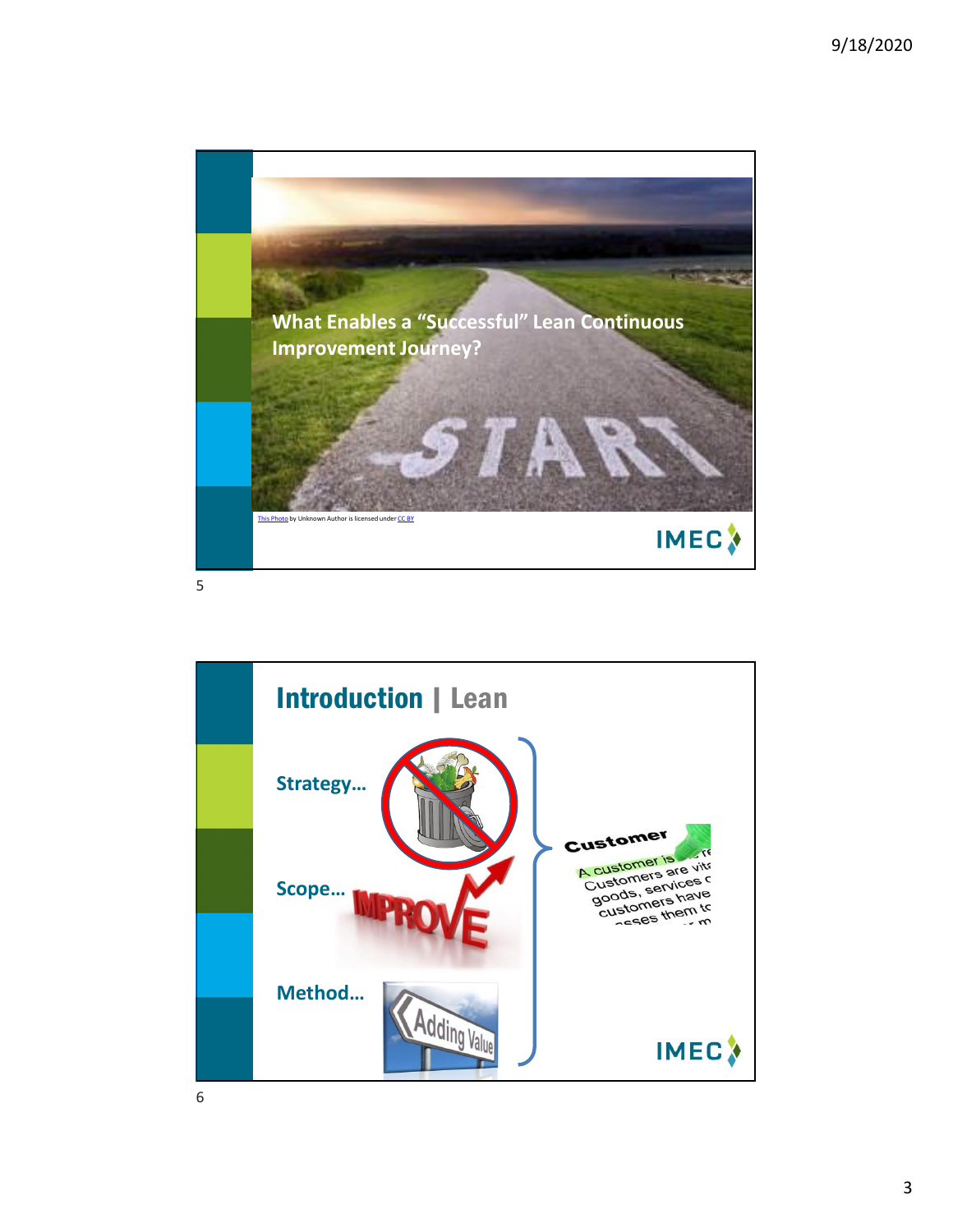

Introduction | Lean The Future This Photo by Unknown Author is licensed under CC BY-SA-NC **IMEC**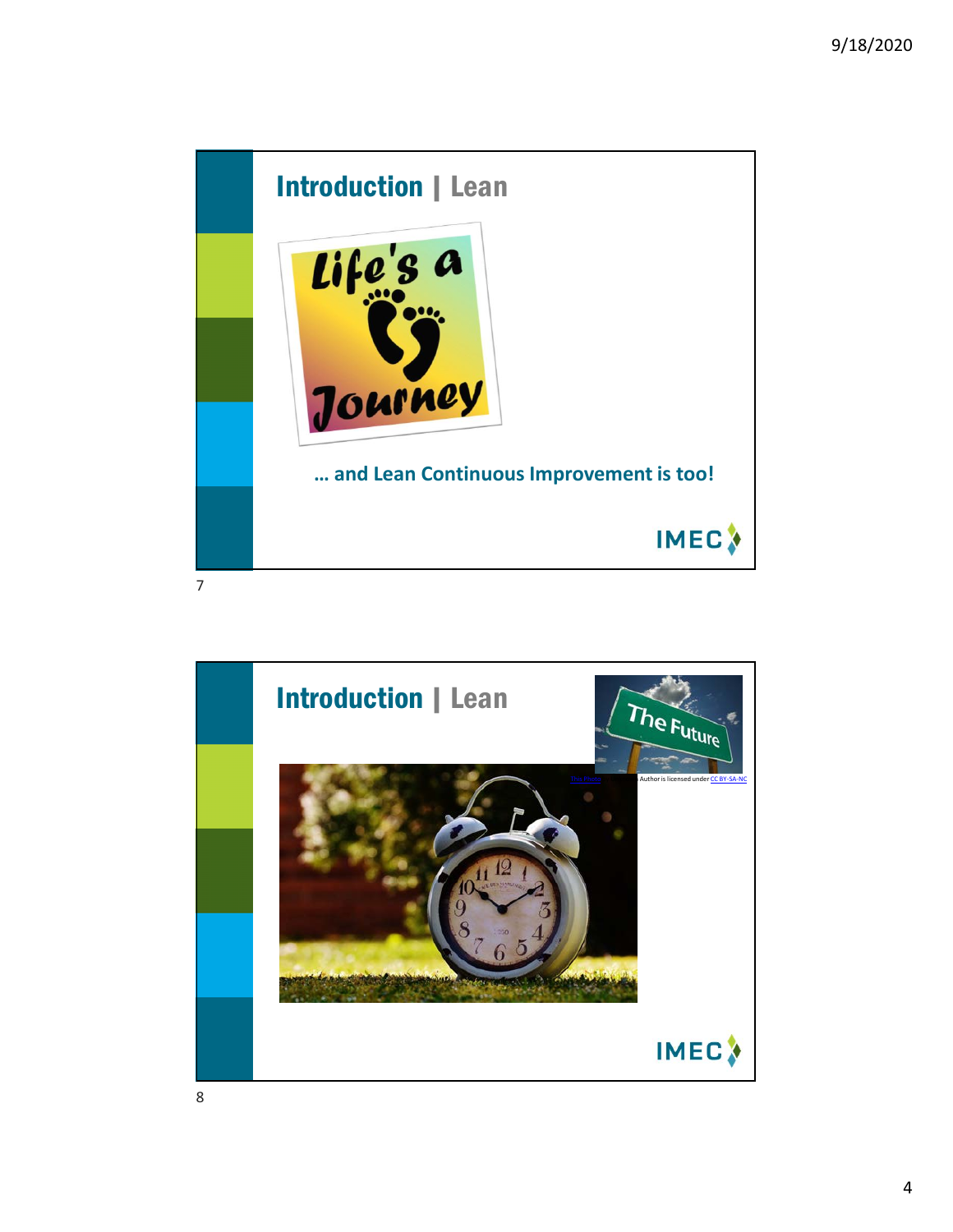

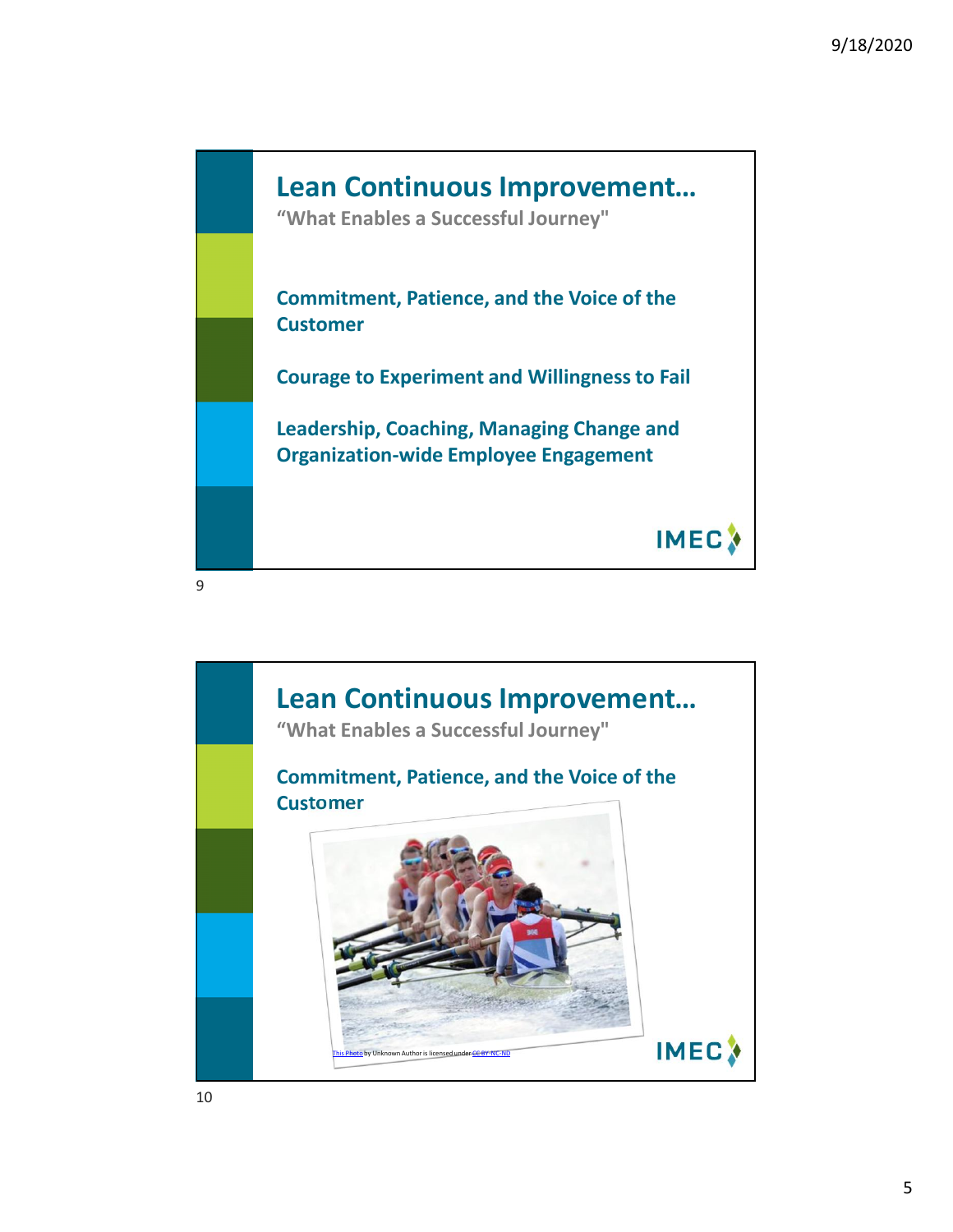

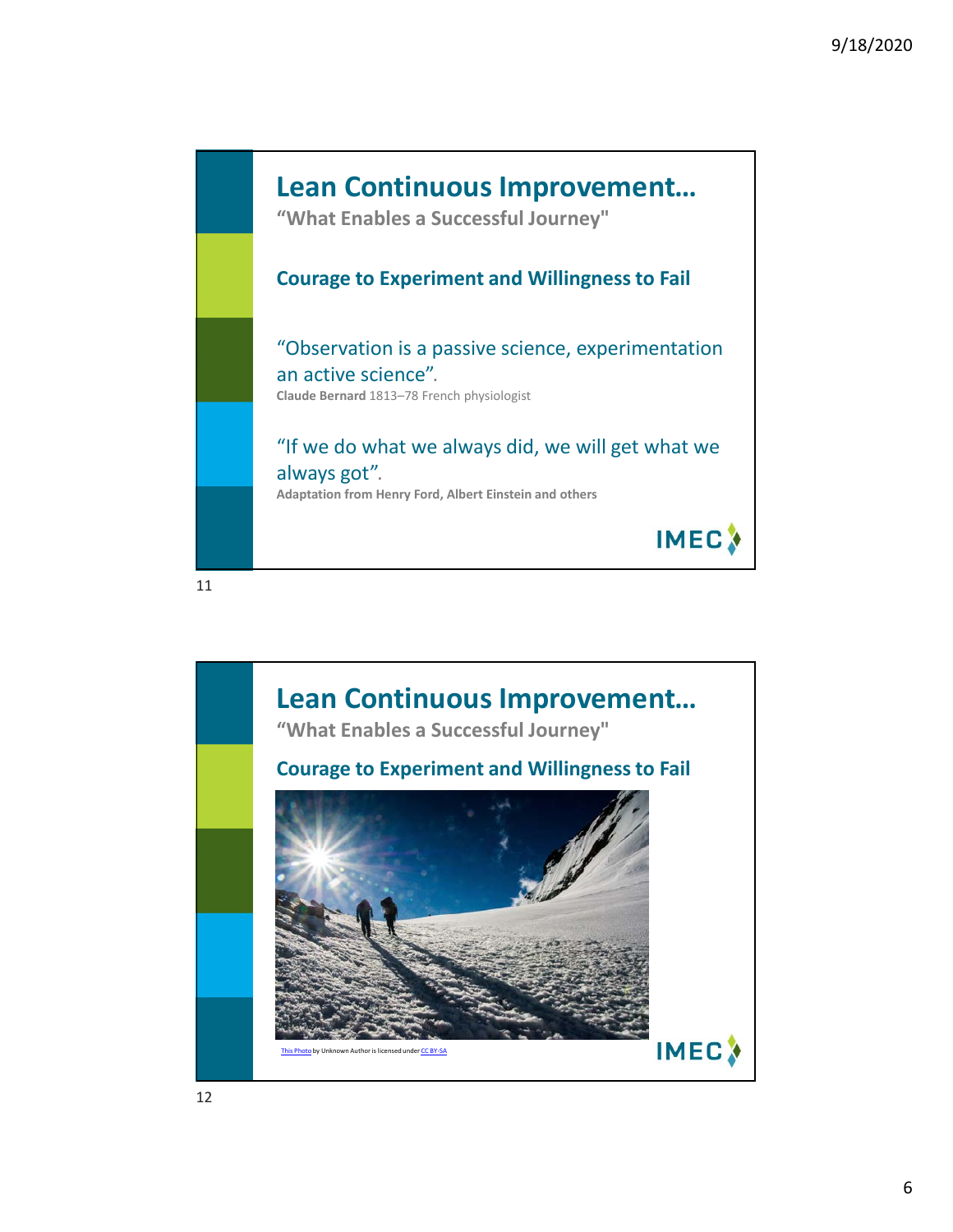

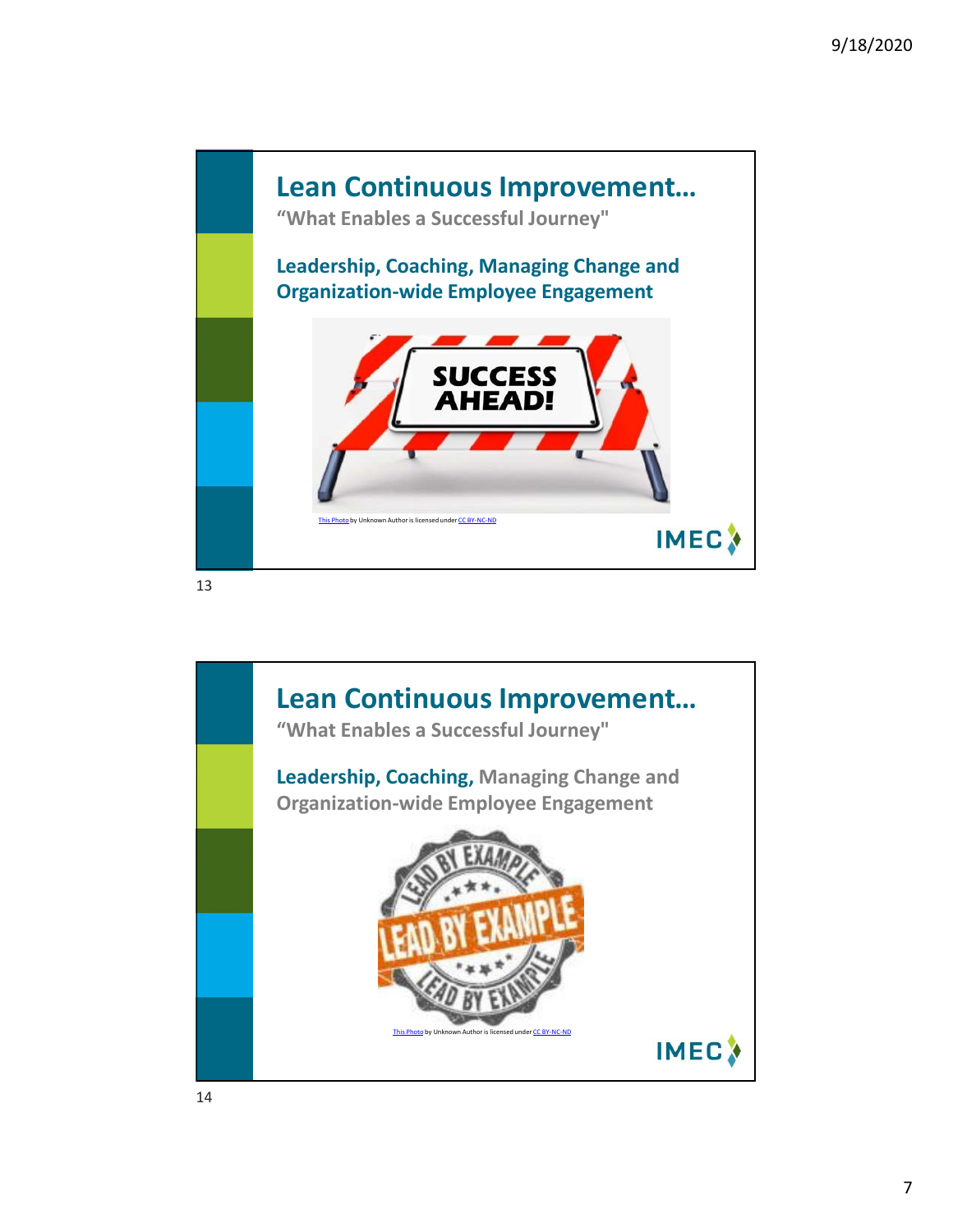

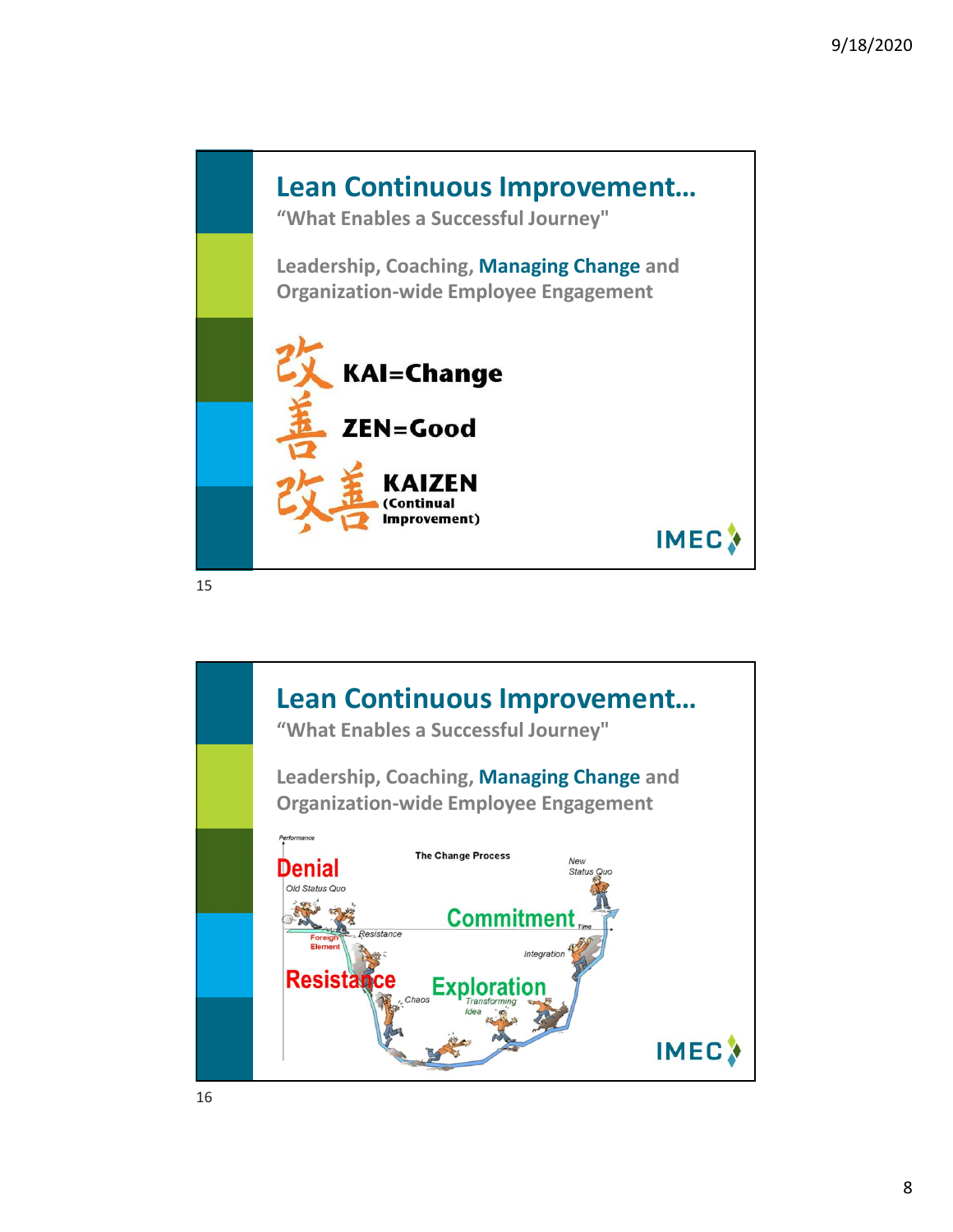

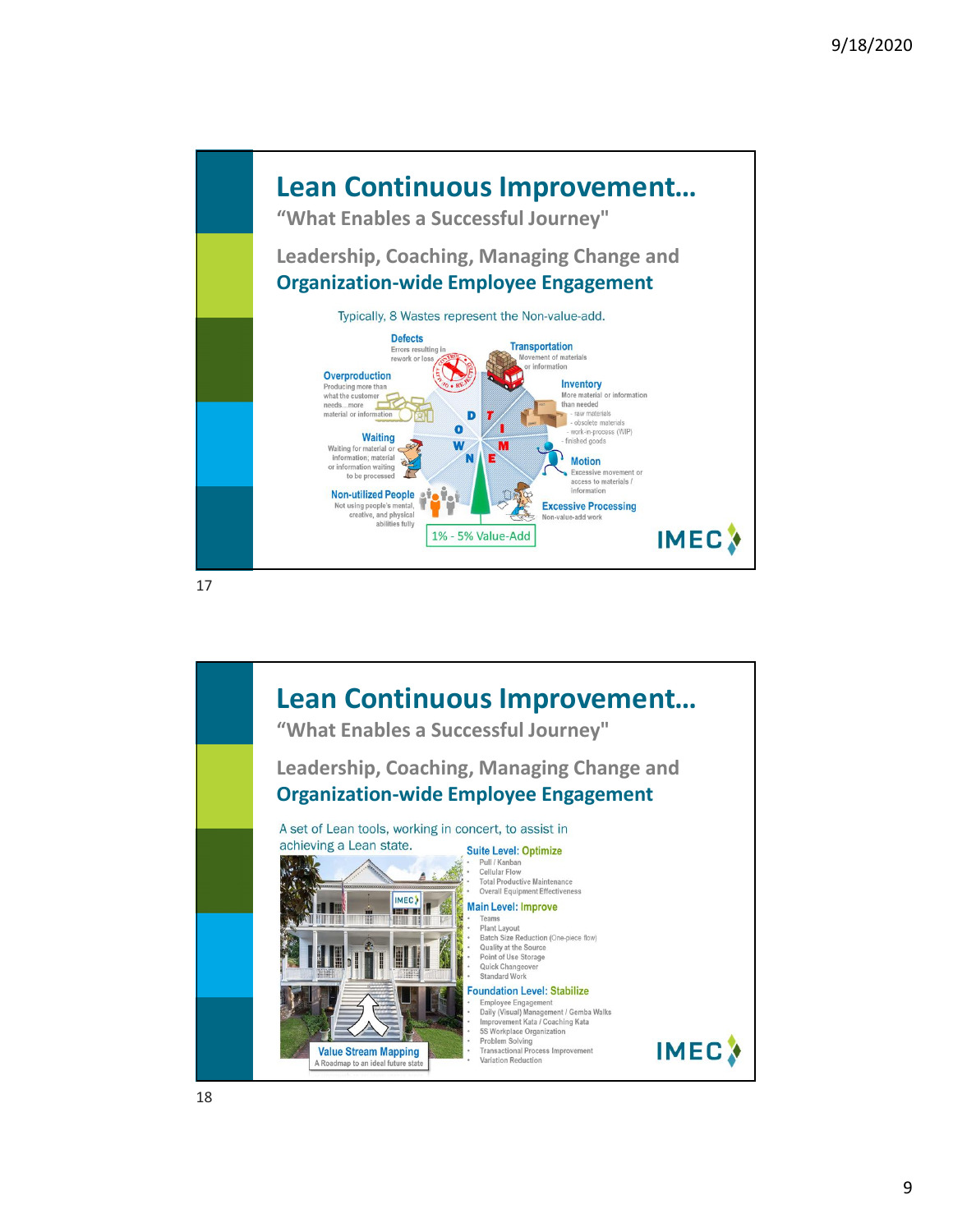